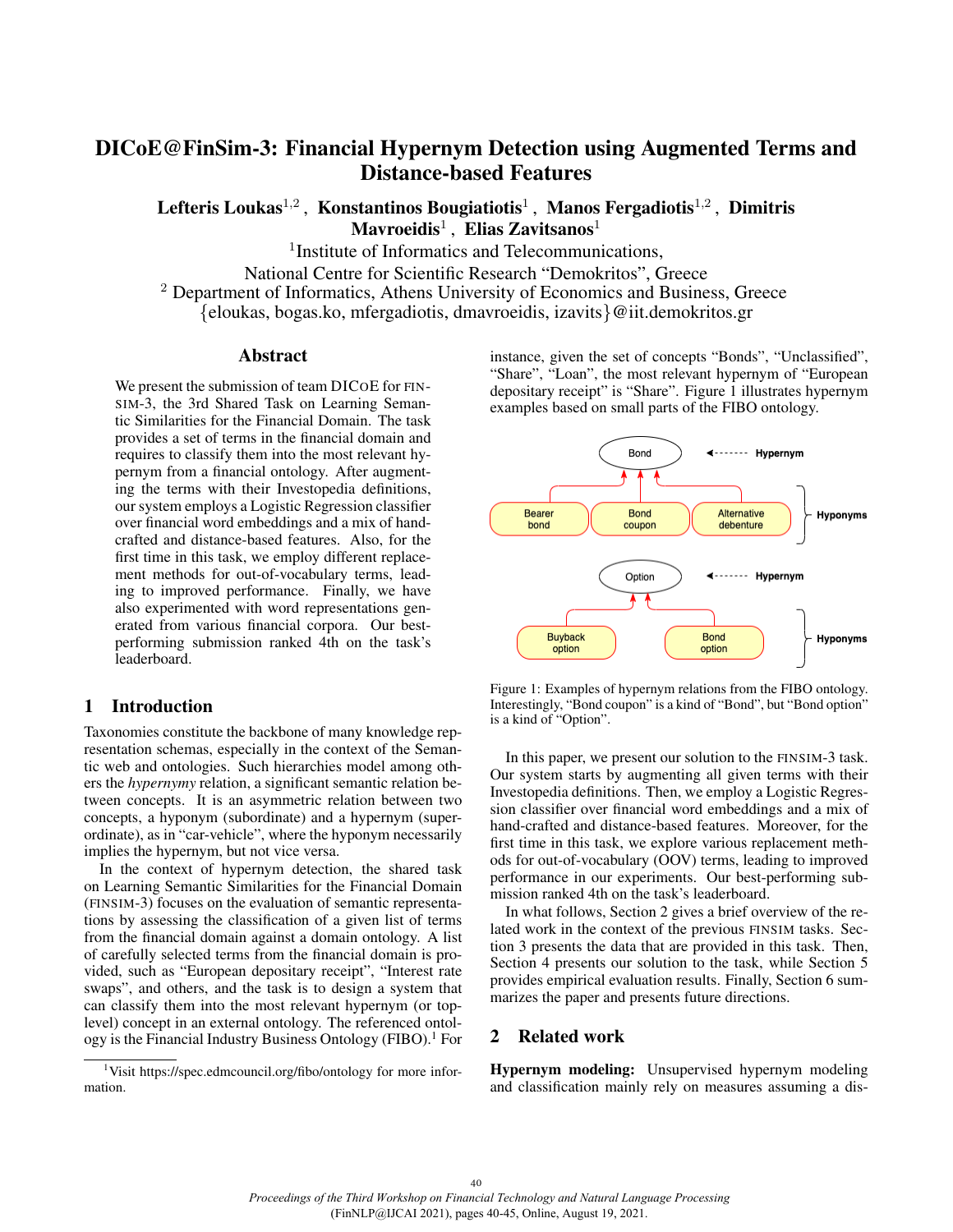tributional inclusion. This means that if a term  $c$  is semantically narrower than term  $p$ , then a number of distributional features of c should also be included in the feature vector of  $p$  [Lenci and Benotto, 2012]. Similarly, the work in [Santus *et al.*, 2014] is based on the distributional informativeness hypothesis, which assumes that hypernyms tend to be less informative than hyponyms. Such distributional approaches rely on vector semantics and represent words as vectors.

Supervised methods are mainly based on word embeddings to represent words as low dimensional vectors in a latent space. Hypernym/hyponym pairs are encoded as combinations of two-word vectors, and hypernym relation classification is usually performed by training a classifier given the latter combinations of vectors as input [Baroni *et al.*, 2012; Roller *et al.*, 2014; Weeds *et al.*, 2014]. Other approaches rely on pre-extracted taxonomic relation data to create word embeddings that are later used as input to a Support Vector Machine (SVM) to learn the hypernym relation [Tuan *et al.*, 2016; Yu *et al.*, 2015].

In the context of FINSIM-3, we approach the task as a classification problem, aiming to classify input terms to their correct hypernym. We follow a supervised distributional approach without explicitly modeling hypernym relations or other ontological relations.

FINSIM: The first task to propose hypernym categorization in the financial domain was FINSIM-1 [Maarouf *et al.*, 2020], having a total tagset of 8 FIBO classes/hypernyms. The 1st-year winner system [Keswani *et al.*, 2020] combined rules and a Naive Bayes classifier over word2vec embeddings [Mikolov *et al.*, 2013], overperforming BERT [Devlin *et al.*, 2019] embeddings. The runner-up system [Saini, 2020] augmented all terms with their Investopedia definition and used a linear SVM over some hand-crafted and bi-gram TF-IDF features.

One year later, FINSIM-2 [Mansar *et al.*, 2021] held place, expanding the tagset to 10 financial hypernyms. The FINSIM-2 winners [Chersoni and Huang, 2021] used a Logistic Regression classifier over word embeddings, semantic and string similarities, along with BERT-derived masking probabilities to classify each term to a hypernym. The second-place system [Pei and Zhang, 2021] also used a Logistic Regression classifier over fine-tuned word embeddings derived from various financial text corpora.

Our system augments all terms with their Investopedia definitions, following [Saini, 2020], and incorporates handcrafted and distance-based features. However, in contrast to previous works, we also experiment with different OOV replacement methods for unknown terms to deal with the many words in the dataset that are not contained in the vocabulary of the pre-trained word embeddings.

## 3 Data

In this section, we briefly present the data provided by the task organizers, which include the training dataset, the FIBO ontology, the prospectus corpus, and the word embeddings.

Dataset: The dataset consists of one-word or multi-word concepts from the financial domain and their labels. It is Table 1: Class distribution in the training set.

| Class                                | Count |
|--------------------------------------|-------|
| Equity Index                         | 286   |
| <b>Regulatory Agency</b>             | 205   |
| Credit Index                         | 129   |
| <b>Central Securities Depository</b> | 107   |
| Debt pricing and yields              | 58    |
| <b>Bonds</b>                         | 55    |
| Swap                                 | 36    |
| <b>Stock Corporation</b>             | 25    |
| Option                               | 24    |
| Funds                                | 22    |
| Future                               | 19    |
| Credit Events                        | 18    |
| Stocks                               | 17    |
| <b>MMIs</b>                          | 17    |
| Parametric schedules                 | 15    |
| Forward                              | 9     |
| Securities restrictions              | 8     |

separated into training and test sets, with the former being released a month before the test set.

The training set comprises 1050 examples with their corresponding labels. The unique labels are 17 in total, and their frequencies in the training data are provided in Table 1 in descending order. The most frequent label is *Equity Index*, which appears in 27% of the training examples, while the rarest labels are *Forward* and *Securities restrictions*. Both of them appear less than 10 times in the training data.

FIBO Ontology: The Financial Industry Business Ontology (FIBO) is a pioneering effort to formalize the semantics of the financial domain using a large number of ontologies. At the time of this writing, FIBO is still a work in progress. However, it already defines large sets of concepts that are of interest in financial business applications and how these concepts relate to one another.

For each concept, FIBO provides additional textual information, including a definition, a generated description, labels, titles, and in many cases, a small abstract. We combine the FIBO textual information with the prospectus corpus (see below) for training custom embeddings. In particular, we traverse the ontologies and concepts related to the labels in the training set, and we fetch the corresponding textual information. This way, we augment the prospectus corpus with additional concept-specific documents from the ontology that include small snippets, descriptions, and definitions.

Prospectus corpus: A corpus of documents is also provided in the English language for training word embeddings. The corpus has been compiled from various websites, comprising financial prospectuses, and it consists of approximately 14M tokens. Those files are given in pdf format. We have used this corpus and text parts of the FIBO ontology to train custom word embeddings.

Word embeddings: Finally, two sets of pre-trained word embeddings are also provided in the context of the task. Both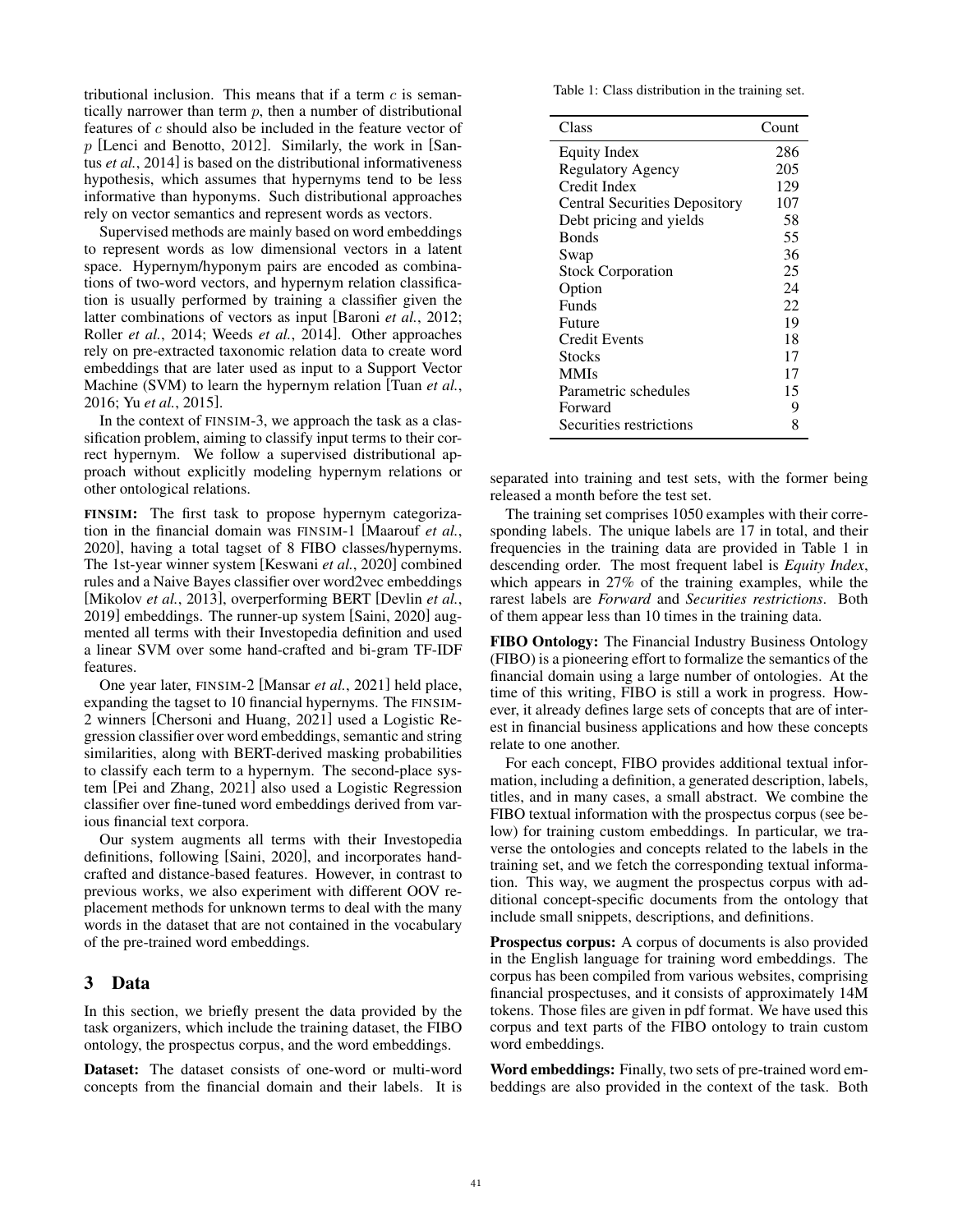sets are based on the Word2Vec model and trained in an internal financial corpus by the organizers, which comprises key investor information documents and financial prospectuses. The difference between the two word embeddings is the number of dimensions of the vectors and the vocabulary size. The first comprises 100-dimensional vectors and 17328 words, while the second has 300 dimensions and 34437 words.

## 4 System description

Our system extends baseline 2, which is a Logistic Regression classifier over the word2vec embeddings from the FINSIM-3 organizers. Figure 2 illustrates the pipeline of our system. After augmenting all terms with their Investopedia definitions, we concatenate and scale the OOV-aware embeddings with the hand-crafted and distance features. We then use a Logistic Regression classifier over these features.



Figure 2: The pipeline of our best system.

In the following subsections, we present how we worked towards building our pipeline.

## 4.1 Feature Engineering

First, we created a set of hand-crafted features that are indicative of specific classes. In order to gain insights on terms that could be indicative of each class, we did a preliminary error analysis using the provided baseline 2 system as a predictor. We devised 7 simple boolean hand-crafted features that denoted the existence of a specific string in the term. These strings were common in miss-classified terms of the baseline model while also being highly indicative of the true class of the term. For example, the occurrence of the string "*Inc.*" was very common in errors of the baseline, while at the same time, almost all terms having this string belonged to the *Stock Corporation* class.

Moreover, specific classes such as *Credit Index* have a lot of upper-case letters or unusual patterns. To capture these intricacies, we have also added 3 features that correspond to the number of characters in the term, the number of uppercase letters, and the ratio of upper-case to lower-case letters. We ended up with 10 such hand-crafted features.

Furthermore, in order to represent the latent space distance between the terms and the classes, we calculated the cosine distance between the term's embedding and each class' embedding, adding 17 features in total.<sup>2</sup> Last but not least, we calculated the Levenshtein distances between the term and each class label, adding another 17 features. After concatenating all of the features, we scale them to a uniform range of [-1, 1].

## 4.2 Out-of-Vocabulary Words

Inside the 1050 training terms, we found at least 214 words that were out of vocabulary, using the 300-dimensional organizers' embeddings. Such words were mainly instances of credit indexes and regulatory agencies. Since terms contain a single word or a small number of words, we identified the need to deal with OOV occurrences instead of using zero embeddings. For example, the word "asiacorporate" and "t-bill" are OOV and they are represented by zero embeddings. Ideally, we would like to match them correctly to the most similar in-vocabulary words "corporate" and "treasury-bill" in order to retrieve the best vector representations available to help the classification process.

First, we tried replacing each OOV word with its closest in-vocabulary word in terms of Levenshtein distance, which helped performance. Then, we replaced this relatively simple mechanism by utilizing the Magnitude toolkit [Patel *et al.*, 2018]. Magnitude works as a wrapper for already-trained word2vec models. It allows advanced OOV lookup as it combines different character n-grams, string similarities, and morphology-aware matching.

## 4.3 In-domain representations

We use the 300-dimensional embeddings provided by the organizers for the word vector representations since they perform better in the development set than the 100-dimensional ones.

We also experimented with a wide variety of other domainspecific word representations. First, we trained our financial word2vec embeddings (d=200) on the prospectus corpus and the FIBO ontology provided. We extracted the text from the prospectuses PDF files using the provided pdf-totext toolkit<sup>3</sup>. However, they proved to be less beneficial than the provided embeddings.

Furthermore, we extracted the embedding layer of FIN-BERT [Yang *et al.*, 2020], a financial BERT, and converted it to word2vec format. To our surprise, the provided embeddings outperformed the FINBERT embeddings. The provided embeddings also outperformed our custom word2vec and BERT embeddings, trained on financial documents from the Securities & Exchange Commission.

<sup>3</sup>Consult<https://poppler.freedesktop.org/> for more information.

<sup>2</sup>The vector representation for multi-token terms/classes is the sum of each token's vector representation. We also tried the centroids of the embeddings which reduced the performance.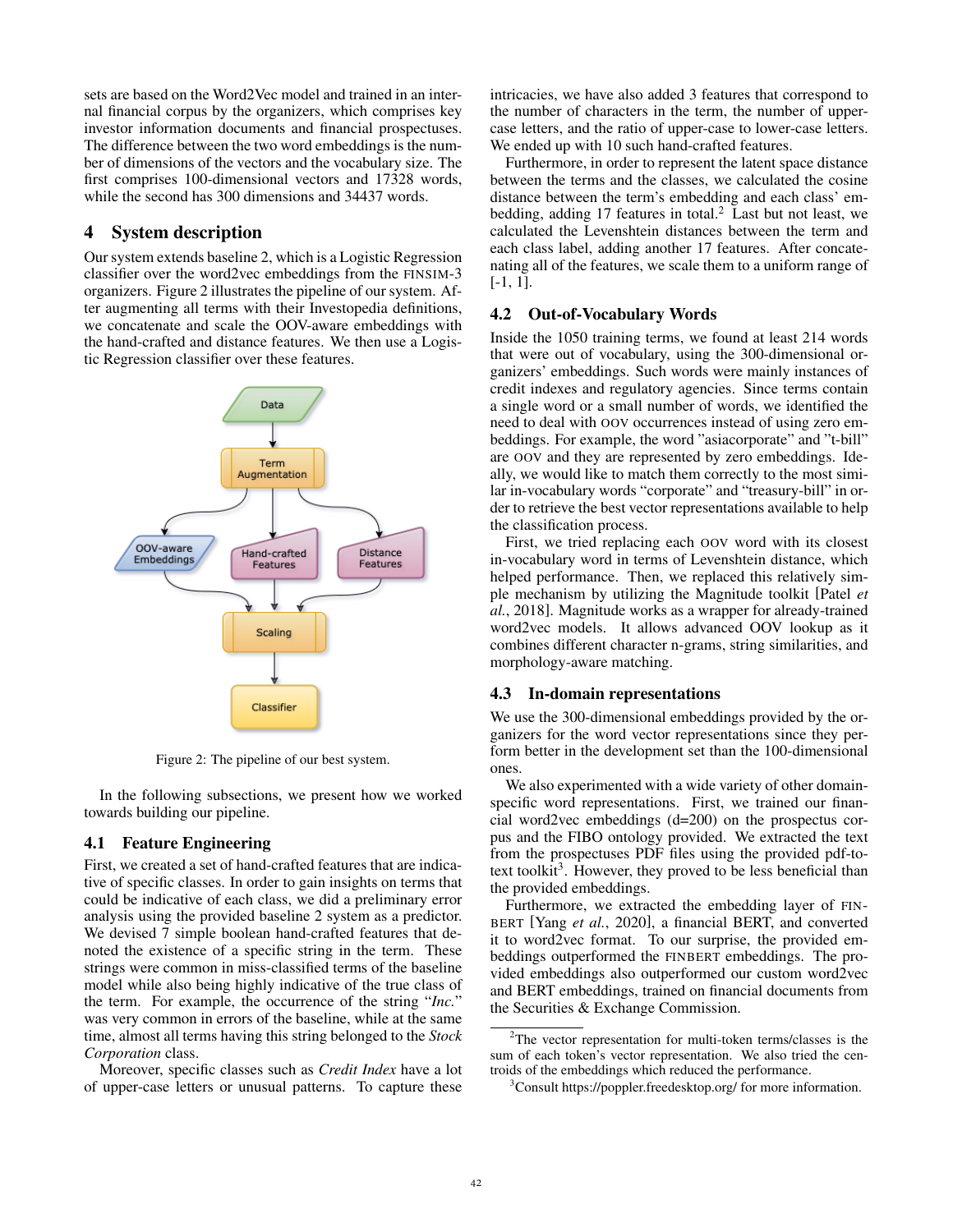#### 4.4 Augmentation with Investopedia Terms

During the later stages of our experimentation, we noticed that many of the misclassifications were attributed to acronyms (e.g. "*FRN*") or common words being present ("*Long call*/*put*"). In order to alleviate this problem and provide more context for all terms, we utilized Investopedia<sup>4</sup> as a dictionary of definitions for each term. To do this, we built a scrapper that pinpoints the closest match of a given term that has a definition in the terms dictionary of the website. The scrapper first tries to find exact matches of the query term in the dictionary of the website. If this fails, we utilize the search functionality of the site to identify the closest matching term. Having found a corresponding match (exact or approximate), we fetch the definition of the matched term and keep only the first sentence of the definition, as it usually is in the format: "*[Term] is a ..*", where *[Term]* denotes the matched term for the given query term.

This process is followed both for augmenting the initial training data and the final test terms, as it can be easily incorporated at inference time. Following the above process, approximately 70% of both the train and test terms were augmented. In case the augmentation process did not retrieve any definition for a given term (this was common for *Credit Indexes* for example), the term was left as is.

## 4.5 Classifier tuning

Apart from Logistic Regression, we also evaluated a battery of different classifiers implemented in the scikit-learn library, like the Naive Bayes Classifier, Decision Trees, linear SVMs, Multi-Layer Perceptron, XGBoost, and RUSBoost [Seiffert *et al.*, 2008], without any improvement in performance. Indicatively, classifiers based on trees (Decision Trees, XGBoost, RUSBoost) scored the lowest, possibly due to the extensive feature space.

Thus, we chose to continue with the simple -yet powerful-Logistic Regression classifier, where we tuned the regularization strength hyperparameter C. We defined a search space of  $\{0.001, 0.01, 0.1, 1.0, 10.0, 100.0\}$ . We found that C=0.1 is the best option in terms of mean rank and accuracy based on a stratified 5-fold cross-validation setting.

#### 5 Experimentation

#### 5.1 Metrics

We evaluate our performance using accuracy, mean rank and macro-average F1 score, as shown in equations 1, 2 and 3.

$$
Accuracy = \frac{TP + TN}{TP + TN + FP + FN}
$$
 (1)

$$
MeanRank = \frac{1}{n} * \sum_{i=1}^{n} rank_i
$$
 (2)

$$
MacroF1 = \frac{1}{n} * \sum_{i=0}^{n} F1_i
$$
 (3)

In the context of the shared task, apart from accuracy, we also had to generate all labels in ranked order and measure

Table 2: Experimental results based on stratified 5-fold cross validation. Results are shown using a tuned Logistic Regression Classifier  $(C=0.1)$ .

| Model                                    | Mean Rank | Accuracy | Macro F1 |
|------------------------------------------|-----------|----------|----------|
| BL                                       | 1.196     | 87.6     | 80.0     |
| <b>BL.HF</b>                             | 1.166     | 90.0     | 82.0     |
| BL.HF. OOV <sub>1</sub>                  | 1.156     | 90.5     | 83.0     |
| BL.HF. OOV <sub>1</sub> . D              | 1.148     | 90.7     | 84.0     |
| BL.HF. OOV <sub>1</sub> . D <sup>2</sup> | 1.147     | 90.8     | 83.8     |
| BL.HF. OOV <sub>m</sub> . D <sup>2</sup> | 1.144     | 91.2     | 84.1     |
| $BL.HF. OOVm. D2.+$                      | 1.132     | 91.5     | 85.0     |

the mean rank. For each term  $x_i$  with a label  $y_i$  from the n samples in the test set, the expected prediction is a top-3 list of labels ranked from most to least likely to be equal to the ground truth. In equation 2,  $rank_i$  is the rank of the correct label in the top-3 prediction list. If the ground truth does not appear in the top-3 then  $rank_i$  is equal to 4.

## 5.2 Results

Table 2 presents the experimental results of our system's variations. We used the Logistic Regression classifier in a stratified 5-fold cross-validation setting. Since the training set is small and imbalanced we selected that setting in order to ensure that all classes will be represented in each fold. We provide empirical results using the best hyperparameters after tuning (see Subsection 4.5). In particular, the following variations were evaluated:

- BL: The baseline model. Logistic Regression classifier with the given input embeddings as features.
- BL.HF: BL with additional hand-crafted features (Subsection 4.1).
- BL.HF.OOV<sub>1</sub>: BL.HF plus the Levenhstein-based OOV words handling (Subsection 4.2).
- BL.HF.OOV<sub>1</sub>.D: BL.HF.OOV<sub>1</sub> plus additional features based on the cosine distance between term and class embeddings (Subsection 4.1).
- BL.HF.OOV<sub>1</sub>.D<sup>2</sup>: BL.HF.OOV<sub>1</sub> plus the character distance between terms and classes (Subsection 4.1).
- BL.HF.OOV<sub>m</sub>.D<sup>2</sup>: BL.HF plus the Magnitude-based OOV words handling (Subsection 4.2). This variation constitutes the first submission of our system (DICOE 1) to the shared task.
- BL.HF.OOV<sub>m</sub>.D<sup>2</sup>.+: This is BL.HF.OOV<sub>m</sub>.D<sup>2</sup> using Investopedia-based augmented terms (Subsection 4.4). This variation constitutes the second submission of our system (DICOE 2) to the shared task.

Table 2 shows that incorporating the hand-crafted features improves the baseline by 2.4% in terms of accuracy. The mean rank also improves from 1.196 to 1.166, suggesting that simple substring binary features may indicate the specific class of each term. Then, we first leverage the Levenshtein distance to replace each OOV word found in the terms with its closest in-vocabulary word. This boosts accuracy by 0.5%,

<sup>4</sup> <https://www.investopedia.com/>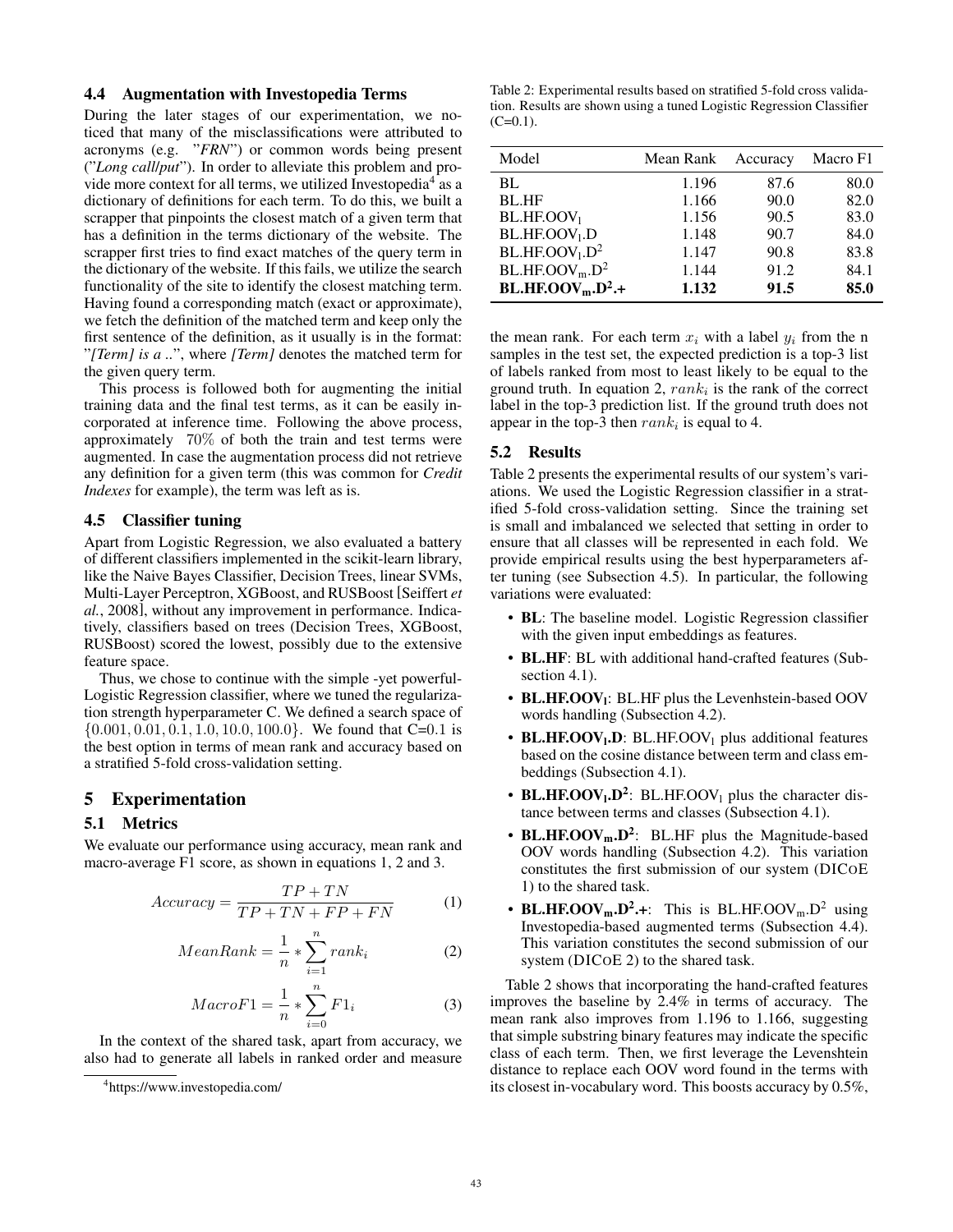while the mean rank is reduced to 1.156. Thus, handling OOV words with replacements allows us to retrieve better vector representations than zero embeddings. Our next improvement combines the Levenshtein character distance between the term's words and the class labels, as well as the cosine distance between their representations in the latent space, improving accuracy to 90.8% and mean rank to 1.147.

Next, we combine all of the above and replace the simple Levenshtein OOV mechanism with the Magnitude toolkit [Patel *et al.*, 2018]. This advanced OOV lookup method scored 91.2% in terms of accuracy and 1.144 in terms of mean rank and represents our first submission to the FIN-SIM-3 shared task (see BL.HF.OOV $_1$ .D<sup>2</sup> in Table 2).

Our final system extends the first submission by augmenting the financial terms with their Investopedia definitions (Section 4.4) in order to provide more context for the classification. This was our best system and scored a 1.132 mean rank, 91.5% accuracy, and 85.0% Macro F1 Score in the 5 fold cross validation (see BL.HF.OOV<sub>m</sub>.D<sup>2</sup>+ in Table 2).

## 6 Conclusions and Future Work

We presented DICOE team's submissions to FINSIM-3. Our Investopedia-augmented system ranked 4th on the leaderboard. We leveraged hand-crafted and distance-based features which led to significant improvements over the baseline. To our surprise, external and modern financial word representations, such as FINBERT, did not contribute positively to the results. Moreover, for the first time in this shared task, we introduced the application of OOV word replacement methods. Using OOV replacements, we can successfully retrieve correct vector representations for unknown tokens that share the same morphology with in-vocabulary words.

In future work, we plan to investigate other ways of augmenting terms with their definitions and broad context, as well as creating new external financial resources for experimentation. An additional future direction is the direct modeling of the hypernym relation using pairs of tokens and labels to explicitly learn that type of relation.

## References

- [Baroni *et al.*, 2012] Marco Baroni, Raffaella Bernardi, Ngoc-Quynh Do, and Chung chieh Shan. Entailment above the word level in distributional semantics. In *13th Conference of the European Chapter of the Association for Computational Linguistics (EACL)*, pages 23–32, Avignon, France, 2012.
- [Chersoni and Huang, 2021] Emmanuele Chersoni and Chu-Ren Huang. *PolyU-CBS at the FinSim-2 Task: Combining Distributional, String-Based and Transformers-Based Features for Hypernymy Detection in the Financial Domain*, page 316–319. New York, NY, USA, 2021.
- [Devlin *et al.*, 2019] Jacob Devlin, Ming-Wei Chang, Kenton Lee, and Kristina Toutanova. BERT: Pre-training of deep bidirectional transformers for language understanding. In *Proceedings of the 2019 Conference of the North American Chapter of the Association for Computational Linguistics: Human Language Technologies, Volume 1*

*(Long and Short Papers)*, pages 4171–4186, Minneapolis, Minnesota, June 2019.

- [Keswani *et al.*, 2020] Vishal Keswani, Sakshi Singh, and Ashutosh Modi. IITK at the FinSim task: Hypernym detection in financial domain via context-free and contextualized word embeddings. In *Proceedings of the Second Workshop on Financial Technology and Natural Language Processing*, pages 87–92, Kyoto, Japan, 5 January 2020.
- [Lenci and Benotto, 2012] Alessandro Lenci and Giulia Benotto. Identifying hypernyms in distributional semantic spaces. In *SEM 2012: The First Joint Conference on Lexical and Computational Semantics, Proceedings of the Sixth International Workshop on Semantic Evaluation (SemEval)*, pages 75–79, Montreal, Canada, 2012.
- [Maarouf *et al.*, 2020] Ismail El Maarouf, Youness Mansar, Virginie Mouilleron, and Dialekti Valsamou-Stanislawski. The FinSim 2020 shared task: Learning semantic representations for the financial domain. In *Proceedings of the Second Workshop on Financial Technology and Natural Language Processing*, pages 81–86, Kyoto, Japan, 5 January 2020.
- [Mansar *et al.*, 2021] Youness Mansar, Juyeon Kang, and Ismaïl El Maarouf. The finsim-2 2021 shared task: Learning semantic similarities for the financial domain. In Jure Leskovec, Marko Grobelnik, Marc Najork, Jie Tang, and Leila Zia, editors, *Companion of The Web Conference 2021, Virtual Event / Ljubljana, Slovenia, April 19-23, 2021*, pages 288–292. ACM / IW3C2, 2021.
- [Mikolov *et al.*, 2013] Tomás Mikolov, Kai Chen, Greg Corrado, and Jeffrey Dean. Efficient estimation of word representations in vector space. In Yoshua Bengio and Yann LeCun, editors, *1st International Conference on Learning Representations, ICLR 2013, Scottsdale, Arizona, USA, May 2-4, 2013, Workshop Track Proceedings*, 2013.
- [Patel *et al.*, 2018] Ajay Patel, Alexander Sands, Chris Callison-Burch, and Marianna Apidianaki. Magnitude: A fast, efficient universal vector embedding utility package. In *Proceedings of the 2018 Conference on Empirical Methods in Natural Language Processing: System Demonstrations*, pages 120–126, Brussels, Belgium, November 2018.
- [Pei and Zhang, 2021] Yulong Pei and Qian Zhang. *GOAT at the FinSim-2 Task: Learning Word Representations of Financial Data with Customized Corpus*, page 307–310. New York, NY, USA, 2021.
- [Roller *et al.*, 2014] Stephen Roller, Katrin Erk, and Gemma Boleda. Inclusive yet selective: Supervised distributional hypernymy detection. In *25th International Conference on Computational Linguistics (COLING)*, pages 1025–1036, Dublin, Ireland, 2014.
- [Saini, 2020] Anuj Saini. Anuj@FINSIM-Learning Semantic Representation of Financial Domain with Investopedia. In *Proceedings of the Second Workshop on Financial Technology and Natural Language Processing*, pages 93–97, Kyoto, Japan, 5 2020.